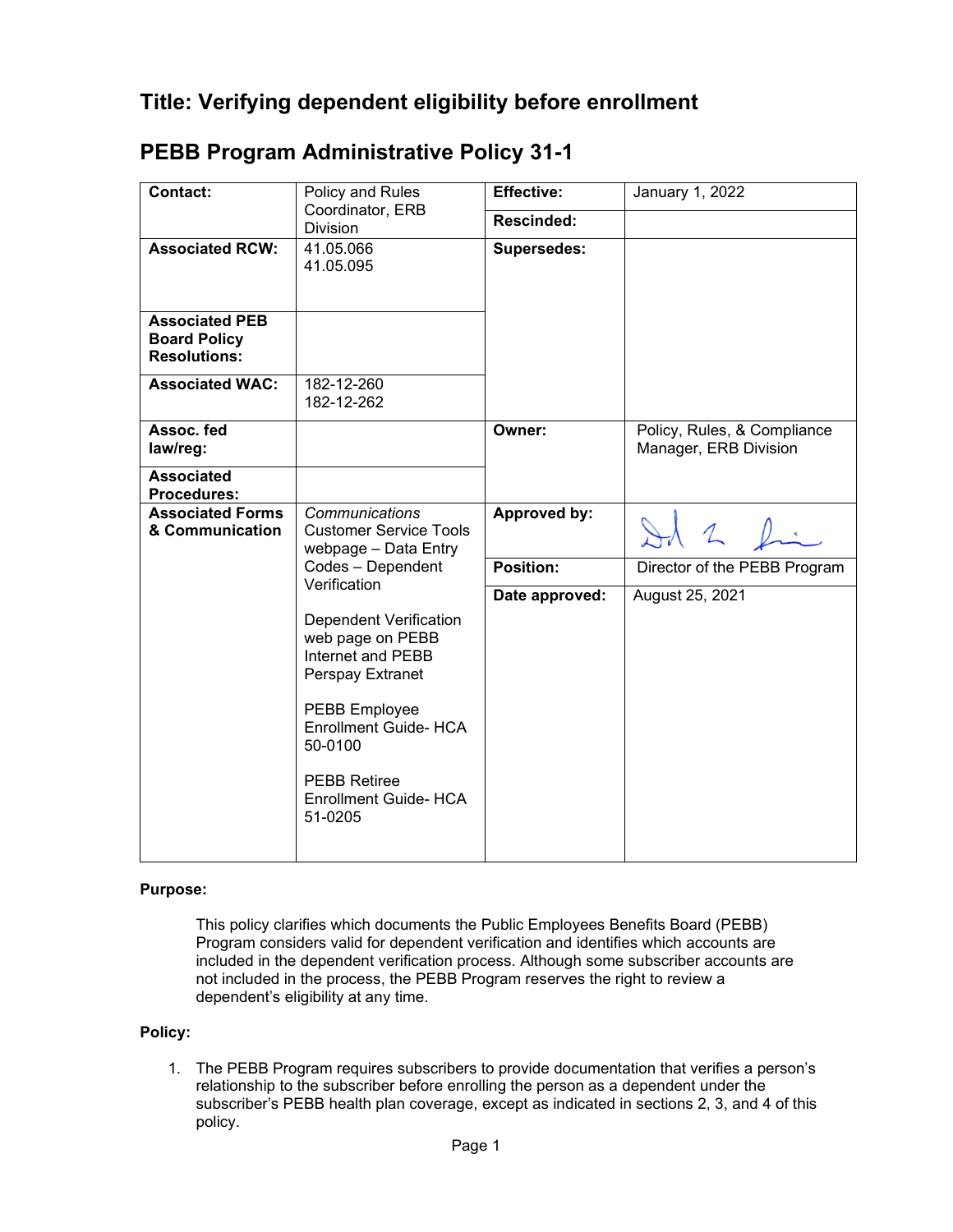- 2. The following subscriber accounts are excluded from the dependent verification process except when the subscriber is requesting enrollment of a partner where eligibility is established through a state registered domestic partnership or a legal union:
	- a. PEBB Continuation Coverage (COBRA) subscriber accounts;
	- b. PEBB Continuation Coverage (Unpaid Leave) subscriber accounts; and
	- c. Medicare (Part A and Part B) Retiree subscriber accounts.
- 3. Extended dependent children are certified through the process described in WAC 182-12- 260, WAC 182-12-262, and PEBB Program Administrative Policy 37-1 for PEBB eligibility.
- 4. If the subscriber is moving from School Employees Benefits Board (SEBB) Program coverage to PEBB Program coverage and requesting to enroll eligible dependents who have been previously verified under the SEBB Program, dependent verification documents will not be required. The PEBB Program will use the dependent verification data previously verified by the SEBB Program for dependent verification.
- 5. Table 31-1 shows a list of valid dependent verification documents.

| Document(s) needed if enrolling a Spouse or State Registered Domestic Partner<br>Provide the document(s) listed in one of the following bullets |                                                                                                                                                                                                                                                                                                                                                                                                                                              |  |  |  |
|-------------------------------------------------------------------------------------------------------------------------------------------------|----------------------------------------------------------------------------------------------------------------------------------------------------------------------------------------------------------------------------------------------------------------------------------------------------------------------------------------------------------------------------------------------------------------------------------------------|--|--|--|
| Spouse<br>(including<br>same-sex<br>spouse)                                                                                                     | The most recent year's Federal Tax Return filed jointly that lists the spouse (black out financial<br>$\bullet$<br><i>information</i> ); OR                                                                                                                                                                                                                                                                                                  |  |  |  |
|                                                                                                                                                 | The most recent year's Federal Tax Return for the subscriber and the spouse if filed<br>$\bullet$<br>separately (black out financial information); OR                                                                                                                                                                                                                                                                                        |  |  |  |
|                                                                                                                                                 | Marriage Certificate* and evidence (does not have to live together) that the marriage is still<br>٠<br>valid (e.g. a utility bill within the last 6 months showing both your and your spouse's name, life<br>insurance beneficiary document, a bank statement within the last 6 months - black out<br>financial information - showing both your and your spouse's name); OR                                                                  |  |  |  |
|                                                                                                                                                 | • A recently-filed (within last 6 months) petition for dissolution, petition for legal separation<br>(marriage), or petition to invalidate (annul) marriage; OR                                                                                                                                                                                                                                                                              |  |  |  |
|                                                                                                                                                 | Defense Enrollment Eligibility Reporting System (DEERS) registration; OR<br>$\bullet$                                                                                                                                                                                                                                                                                                                                                        |  |  |  |
|                                                                                                                                                 | Valid J-1 or J-2 visa issued by the U.S Government<br>٠                                                                                                                                                                                                                                                                                                                                                                                      |  |  |  |
| <b>State</b><br>Registered<br>Domestic<br>Partner<br>or Partner<br>of a Legal<br>Union                                                          | • A certificate/card of state registered domestic partnership* or legal union and evidence (does<br>not have to live together) that the partnership is still valid. (e.g., a utility bill within the last 6<br>months showing both your and your partner's name, life insurance beneficiary document, a<br>bank statement within the last 6 months $-$ black out financial information $-$ showing both your<br>and your partner's name); OR |  |  |  |
|                                                                                                                                                 | A recently-filed (within last 6 months) petition for dissolution state registered domestic<br>partnership, or petition to invalidate (annul) state registered domestic partnership                                                                                                                                                                                                                                                           |  |  |  |